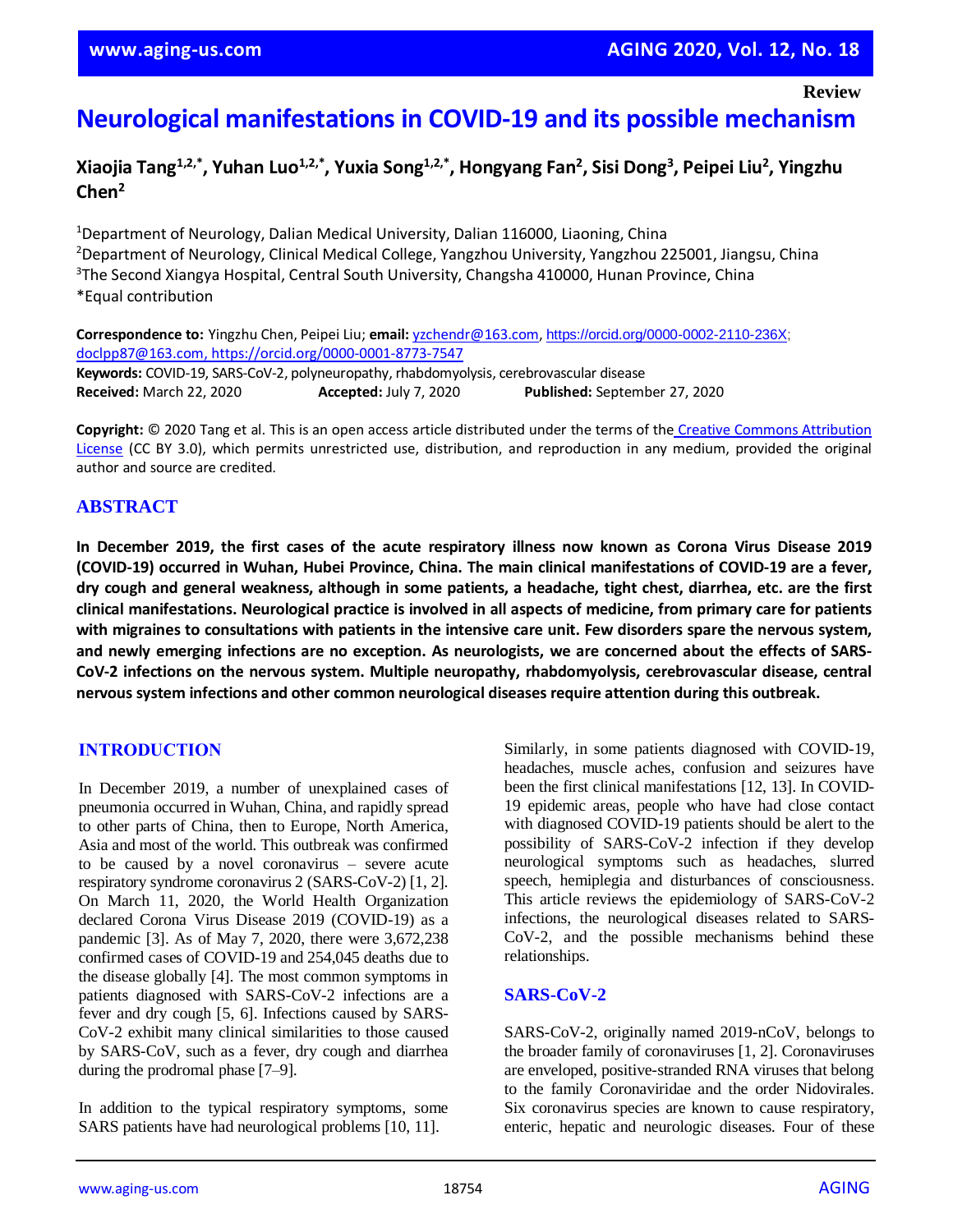viruses are prevalent  $-$  229E, OC43, NL63 and HKU1  $$ and typically cause common cold symptoms in immunocompetent individuals [14]. The two other strains – SARS-CoV [15] and Middle East respiratory syndrome coronavirus (MERS-CoV) [16] – are zoonotic in origin, and have been linked to sometimes fatal illness. SARS-CoV-2 is the seventh member of the coronavirus family. Zhou et al. found that SARS-CoV-2 was 96% identical at the whole-genome level to a bat coronavirus, so SARS-CoV-2 may have originated in bats [17].

An epidemic or outbreak can occur when the agent (pathogen), population (hosts) and environment create an ideal situation for spread [18]. The current evidence suggests that SARS-CoV-2 may have spread to humans via wild animals sold illegally in the Huanan Seafood Wholesale Market [19]. The extent of humanto-human transmission of SARS-CoV-2 was unclear at first, but now there is evidence of human-to-human transmission [5, 20, 21]. The main sources of infection are SARS-CoV-2-infected patients, including those who are asymptomatic [22]. The routes of transmission include droplet transmission, contact transmission and aerosol transmission [23, 24]. In a recent study, SARS-CoV-2 was detected in stool samples from patients with abdominal symptoms [20, 25], so some scholars have proposed that SARS-CoV-2 could spread *via* fecal-oral transmission. Further environmental studies will be needed to determine whether the virus remains viable under conditions that would favor fecal-oral transmission [26]. SARS-CoV-2 has not been confirmed to be transmitted vertically from mother to child [27]. Based on the available data, a Chinese team estimated a basic reproduction number (R0) of 3.77 for SARS-CoV-2, basically confirming that the new coronavirus is more contagious than SARS [28].

SARS-CoV-2 employs a densely glycosylated, homotrimeric class I fusion spike (S) protein to enter host cells. The S protein exists in a metastable prefusion conformation that undergoes a dramatic structural rearrangement to fuse the viral membrane with the host cell membrane [29, 30]. Epidemiological data indicate that the population is generally susceptible to SARS-CoV-2 [31]. Therefore, it is necessary for individuals to wash or disinfect their hands frequently, go outside less, wear a mask, avoid group activities, stay away from patients with COVID-19, maintain good living habits and keep an optimistic attitude [32–34].

#### **Neurological disease**

SARS-CoV-2 has been reported to be associated with Guillain-Barré syndrome, rhabdomyolysis, acute cerebrovascular disease, central nervous system infections and other neurological diseases. Four formal reports have described neurological problems in SARS patients, including polyneuropathy [35], myopathy and rhabdomyolysis [36], large artery ischemic stroke [37] and central nervous system infections [38]. Human coronaviruses (HCoVs) can naturally reach the central nervous system, and could potentially cause neurological symptoms. Among the coronavirus-induced animal diseases, feline infectious peritonitis virus, mouse hepatitis virus and hemagglutinating encephalomyelitis virus can all reach the central nervous system and induce different types of neuropathologies [10, 11]. The structure of SARS-CoV-2 is similar to that of the SARS virus, and both viruses invade the human body through the angiotensin converting enzyme II (ACE2) receptor. Thus, in this paper, we mainly describe the neurological diseases associated with SARS-CoV-2, but also briefly introduce the neurological diseases associated with **SARS**.

#### **Neuromuscular manifestations**

#### *Polyneuropathy*

Polyneuropathy, also known as peripheral neuropathy, is multiple-nerve damage of the extremities. The clinical manifestations are mostly distal symmetrical motor sensory dysfunction and autonomic nerve dysfunction [39]. The causes of polyneuropathic disorders include metabolic, toxic, infectious, inflammatory, autoimmune and genetic conditions [40]. Zhao et al. reported a case of COVID-19 initially presenting with acute Guillain-Barré syndrome (GBS). The female patient aged 61 years presented with acute weakness in both legs and severe fatigue. She received intravenous immunoglobulin, antiviral drugs of arbidol, lopinavir, and ritonavir, and supportive care. After 30 days of treatment, the muscle strength of the limbs returned to normal and the respiratory symptoms disappeared [41]. In a recently published article, two COVID-19 patients were diagnosed with Miller-Fisher syndrome (MFS) and multiple cranial neuritis, respectively [42]. These cases suggest a possible link between GBS and SARS-CoV-2 infection.

Some patients with severe COVID-19 progress rapidly and need to be transferred to an intensive care unit (ICU) for further treatment [43, 44]. In such patients, the peripheral nerves could be particularly susceptible to peripheral microcirculation disturbances, since the vessels supplying them with blood lack autoregulation [45]. ICU-acquired weakness, which can manifest as critical-illness polyneuropathy, critical-illness myopathy or both, is a frequent and disabling disorder in ICU patients [46]. Critical-illness polyneuropathy, an axonal sensory-motor polyneuropathy, is observed in up to a third of critically ill patients with systemic inflammatory response syndrome. Critical-illness myopathy, an acute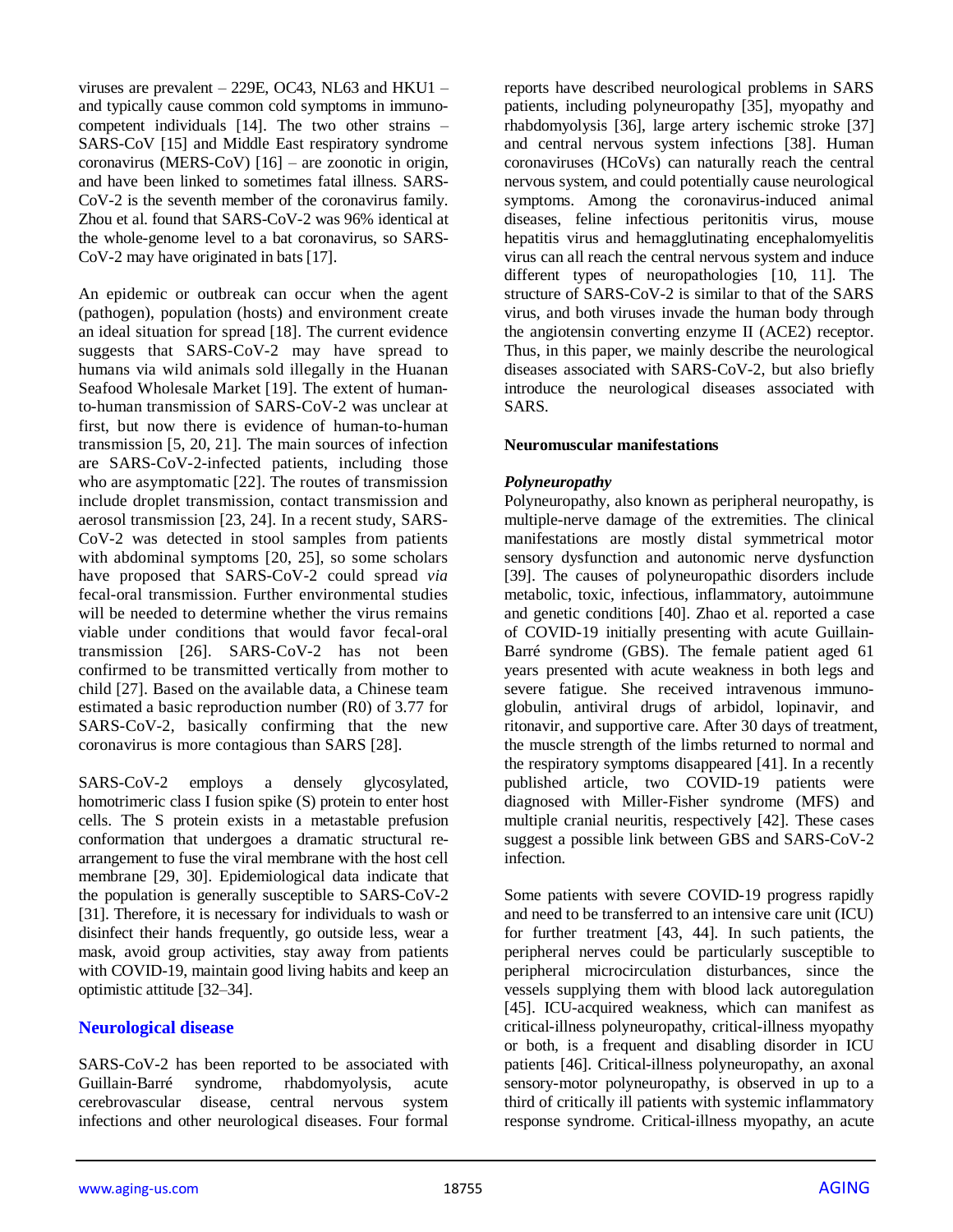myopathy, develops in a similar setting, often in association with the use of corticosteroids and/or nondepolarizing neuromuscular-blocking agents [47].

Tsai et al. [35] presented data from four patients with probable SARS who developed axonal polyneuropathy, myopathy or both (2004). All of them had received intubation for respiratory distress and a high dose of steroid therapy for multiple organ failure. They developed distal-predominant weakness in all four limbs and a mild decrease in deep-tendon reflexes three to four weeks after the onset of SARS. The most likely diagnoses were critical-illness polyneuropathy and/or critical-illness myopathy. Some viruses, such as cytomegalovirus and varicella zoster virus, may cause peripheral neuropathy by directly attacking the nerves. It is not known whether direct attacks of the peripheral nervous system occur in HCoV-associated neuropathy.

## *Rhabdomyolysis*

Rhabdomyolysis refers to the damage to striated muscle, the destruction of the muscle cell membrane integrity and the release of myoglobin, creatine kinase, other enzymes, small molecules and toxic substances into the systemic circulation due to various traumatic and non-traumatic factors, resulting in a group of clinical syndromes of organ damage [48, 49]. Clinical examination, history evaluation, laboratory studies, muscle biopsies and genetic testing are useful tools for diagnosing rhabdomyolysis and differentiating acquired from inherited cases. Acquired cases may be due to substance abuse, medication or toxic exposures, electrolyte abnormalities, endocrine disturbances and autoimmune myopathies [50].

In several recent studies on COVID-19 [5, 12, 20], a few patients exhibited varying degrees of myalgia, fatigue and elevated creatine and creatine kinase levels. In the study of Guan et al., two patients clearly developed rhabdomyolysis as a complication of COVID-19, while 14.90% (164/1099) exhibited myalgia or arthralgia symptoms and 13.7% (90/657) had creatine kinase levels  $\geq$  200 U/L [5]. Tong's research group reported that a patient diagnosed with COVID-19 had pain and weakness in both lower limbs and obvious tenderness after the ninth day of admission. Laboratory examination indicated that the patient's myoglobin level was >12,000.0 μg/L (reference 0-140 μg/L), creatine kinase was 11,842 U/L (reference 38- 174 U/L) and lactate dehydrogenase was 2,347 U/L (reference 109-245 U/L). The authors added hydration, alkalization, plasma transfusion, gamma globulin and symptomatic support therapy based on the patient's previous treatment with oxygen, antivirals, antibiotics and methylprednisolone [51]. Creatine kinase and myoglobin are important indicators of rhabdomyolysis,

but they are not routinely detected in the clinical practice. When patients have local muscle pain and weakness, rhabdomyolysis should be considered.

In previous SARS studies, some patients were clearly diagnosed with critical-illness myopathy [35] and rhabdomyolysis [50, 52]. In such patients, it cannot be ruled out that rhabdomyolysis may have developed due to the use of corticosteroids and/or nondepolarizing neuromuscular-blocking agents; however, the association of rhabdomyolysis with viruses such as influenza viruses A and B, human immunodeficiency virus, Coxsackie virus, cytomegalovirus, West Nile virus and dengue virus has also been well described [53–56]. Nevertheless, there is not yet sufficient evidence that HCoVs can directly invade muscle cells.

## **Acute cerebrovascular disease**

The population is generally susceptible to SARS-CoV-2, but the elderly are more susceptible (the median age of hospitalized patients in one study was 56 years [interquartile range, 42-68 years; range, 22-92 years] [20]), and such patients are already at high risk for cerebrovascular diseases. Viral infections are known to be associated with an increased risk of stroke [57]. In a study by Mao et al., 214 patients diagnosed with COVID-19 were enrolled, and six (2.80%) of them developed acute cerebrovascular disease (five cases of ischemic stroke and one case of cerebral hemorrhage). All but one of these patients (an ischemic stroke patient) died of respiratory failure [13]. In a study of 206 SARS patients in Singapore, large artery stroke was diagnosed in five patients, of whom four were critically ill and three died [58]. Strokes are not uncommon in critically ill patients with multiple comorbidities, so SARS-CoV-2 infections in humans may increase the risk of stroke.

#### **Central nervous system infection**

Central nervous system infections are among the most critical problems in public health, as patients frequently exhibit neurologic sequelae. The clinical manifestations include a fever, headache, vomiting, stiff neck, afebrile seizures and status epilepticus. HCoVs cause a certain degree of nerve erosion, but their capacity to infect the central nervous system in humans has not been well characterized [10, 59]. Moriguchi et al. described a patient with SARS-CoV-2-associated meningitis who was brought to the hospital by ambulance due to convulsions and a coma. Interestingly, SARS-CoV-2 RNA was not detected in the patient's nasopharyngeal swab, but was detected in the patient's cerebrospinal fluid [60]. Zhao et al. [61] reported spinal cord involvement in a COVID-19 patient one week after the onset of fever. After admission, his SARS-CoV-2 RNA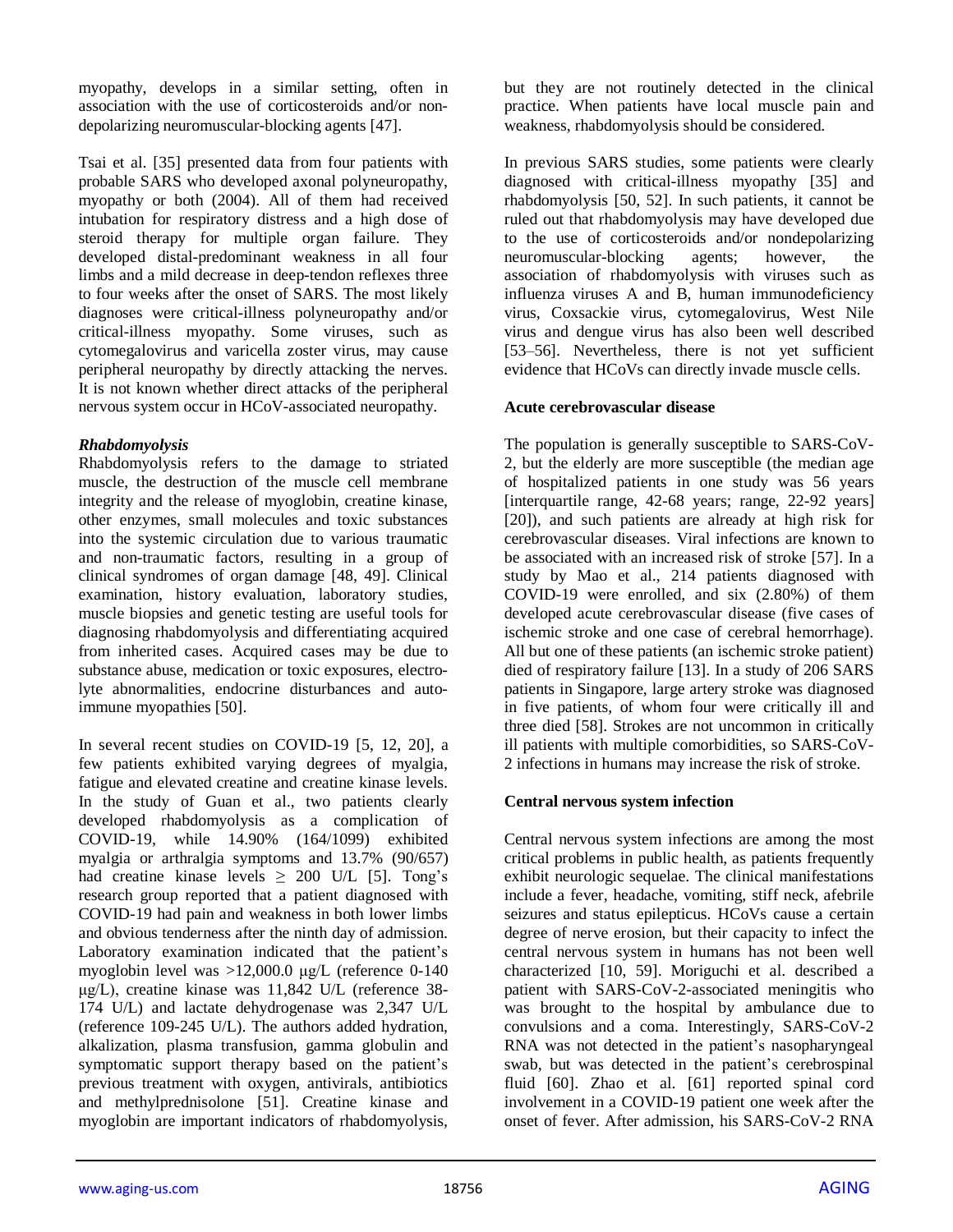nasopharyngeal swab test was positive. Based on the patient's acute flaccid myelitis of the lower limbs, urinary and bowel incontinence, and sensory level at T10, a diagnosis of acute myelitis was more likely. After the patient had been treated with high-flow oxygen, antiviral medication, steroids and human immunoglobulin, his body temperature returned to normal and two subsequent SARS-CoV-2 RNA nasopharyngeal swab tests were negative. The muscle strength of both upper limbs recovered to grade 4/5, while the muscle strength of both lower limbs was grade 1/5. This study indicated that acute myelitis may be a neurological complication of COVID-19. The above cases demonstrate the potential for neurological invasion of SARS-CoV-2.

The presence of HCoV in human central nervous system-related samples was detected as early as 1980 in autopsies of patients with multiple sclerosis [62]. In 2004, genetic material from SARS-CoV was detected in cerebrospinal fluid samples from a 32-year-old woman. The patient had a generalized tonic-clonic convulsions with loss of consciousness and up-rolling eyeballs lasting for one minute [38]. Another patient, a doctor infected with the SARS virus, had symptoms of restlessness, vomiting and confusion on the 33th day of illness. The patient died after treatment failed, and a brain biopsy was performed. A fragment specific for SARS HCoV was amplified from cultures of the brain suspension, and transmission electronic microscopy revealed the presence of an enveloped virus morphologically compatible with a coronavirus in the cultures [63]. Since some COVID-19 patients have complained of headaches, nausea etc, care providers should be alert for central nervous system infections caused by SARS-CoV-2 if such patients also exhibit symptoms such as a fever, epilepsy and disturbances of consciousness.

## **Mechanisms of nervous system damage due to SARS-CoV-2 infections**

In this section, we will explore various mechanisms that may explain the correlation between COVID-19 and neurological disease.

# **Hypoxemia**

In a clinical retrospective study of 138 people, the most common complication of COVID-19 during hospital admission was pneumonia, followed by acute respiratory distress syndrome (19.60%) and shock (8.70%) [20]. The patients in this study had varying degrees of hypoxia, accompanied by hypoxemia. Most patients received oxygen inhalation (ordinary oxygen inhalation, 106 [76.81%]), and many received mechanical

ventilation (non-invasive ventilation, 15 [10.09%]; intermittent mandatory ventilation, 17 [12.32%]). More than 20% of the oxygen consumed by humans is used by the brain for ATP production to generate the required membrane potential [64]. As soon as anoxia sets in, ATP synthase begins to pump protons out of the mitochondrial matrix to maintain the mitochondrial membrane potential. Continued lack of oxygen can eventually lead to the loss of high-energy phosphate esters, disturbances of neurotransmitter metabolism, the breakdown of the membrane, the failure of mitochondria and the accumulation of intracellular  $Ca^{2+}$ . The immediate consequence is irreversible neurological damage and even neuronal death [64, 65].

Lack of oxygen increases the risk of stroke. For instance, the prolonged hypoxia of obstructive sleep apnea hypopnea syndrome can damage the sleep structure, increase blood pressure, reduce cerebral blood flow and promote microthrombosis and atherosclerosis, thus impacting the prognosis and recurrence of cerebral infarction [66, 67]. Mao et al. reported that six COVID-19 patients had acute cerebrovascular disease: five with severe infections (5/88) and one with a non-severe infection  $(1/126)$   $(P=0.03)$  [13]. The symptoms of hypoxia in COVID-19 patients are very obvious, and critical patients need ventilator support. COVID-19 patients admitted to the ICU tend to be older and have a greater number of comorbid conditions (e.g., hypertension, diabetes, cardiovascular and cerebrovascular diseases) than those not admitted to the ICU [20]. This suggests that older age and these comorbidities may be risk factors for poor outcomes [68, 69].

#### **ACE2**

The metallopeptidase ACE2 has been confirmed to be the cell receptor for SARS-CoV-2, just as it is for SARS-CoV [70, 71]. However, SARS-CoV-2 cannot enter cells through other coronavirus receptors such as aminopeptidase N and dipeptidyl peptidase [71]. ACE2 is highly expressed not only in the alveolar type II cells of the lungs and the upper and stratified epithelial cells of the esophagus, but also in the absorptive enterocytes of the ileum and colon [72, 73]. The main physiological function of ACE2 is to catalyze the conversion of angiotensin II to angiotensin (1-7), with a vasodilator effect. In brain tissues, angiotensin (1-7) stimulates Mas receptors to promote angiogenesis, and also inhibits oxidative stress, prevents neuroinflammation, improves cerebral blood flow, suppresses apoptosis and protects cerebral blood vessels [74].

Enhancing the expression of ACE2 may be an important strategy for treating cardiovascular and cerebrovascular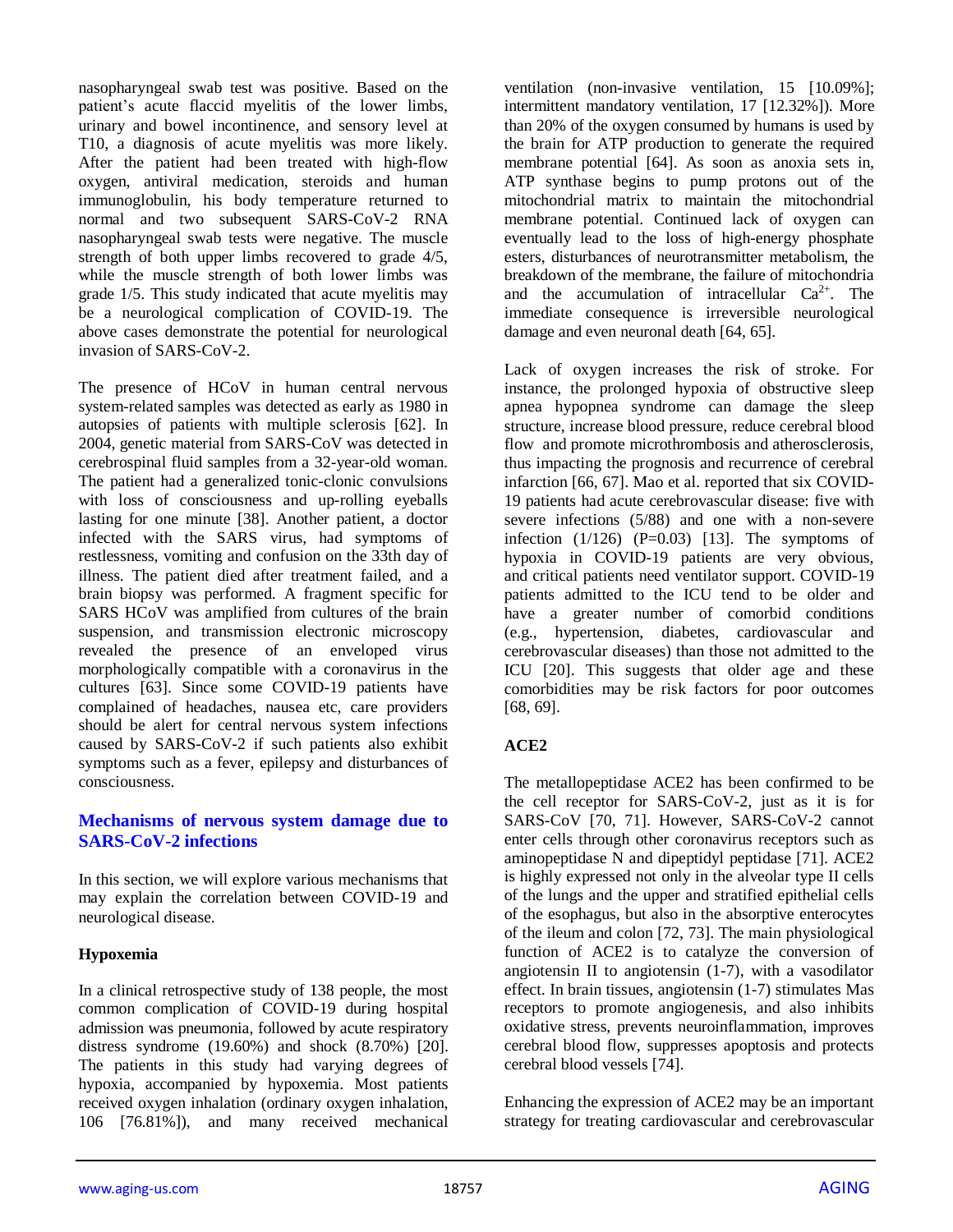diseases [75]. SARS-CoV-2 patients with cerebrovascular disease may be more likely to develop into severe patients with a higher risk of death, so more timely diagnosis is needed for such patients. ACEI and angiotensin II receptor blocker antihypertensive drugs may increase the expression of the ACE2 receptor [76]. In order to avoid aggravating SARS-CoV-2 infection symptoms, it is recommended that hypertensive patients on blood pressure control medications stop using ACEI and angiotensin II receptor blocker antihypertensive drugs, and instead use calcium channel blocker diuretic antihypertensive drugs [77].

#### **Immunization**

The responses of the immune system can be divided into innate immunity (also known as non-specific immunity) and adaptive immunity (also known as specific immunity, which can be further divided into humoral immunity and cellular immunity) [76, 78]. The immune mechanisms induced by SARS-CoV-2 are unclear. After SARS-CoV-2 enters the body through ACE2, host factors trigger an immune response against the virus. The virus induces natural immunity, phagocytosis and phagocytic cell death, thus damaging tissues and organs. In four clinical retrospective studies that clearly identified the diagnosis of COVID-19 [12, 19, 20, 79], the absolute value of lymphocytes in most patients was reduced. These findings suggest that SARS-CoV-2 mainly attacks lymphocytes, especially T lymphocytes, similar to SARS-CoV.

CD4+ T cells are well known to regulate or "assist" the functioning of other lymphocytes. CD8+ T cells are cytotoxic and can kill virus-infected cells [80]. Barton et al. [81] reported that in two autopsies of COVID-19 patients, immunohistochemistry revealed a small number of CD3+ T lymphocytes infiltrating the alveolar septum, while CD20+ B-lymphocytes were rare. CD8+ T cells were slightly more prevalent than CD4+ T cells, and CD68 detection revealed a few macrophages. Some studies have suggested that the substantial decrease in the total number of lymphocytes in coronavirus patients may indicate that the virus consumes many immune cells and inhibits cellular immune function [82, 83].

After an antigen enters the body, the corresponding antigen-specific B cells are activated, induced to proliferate and eventually stimulated to differentiate into plasma cells. These plasma cells then produce specific antibodies that can enter the body fluid and exert immune effects. It is widely accepted that immunoglobulin M (IgM) provides the first line of defense during viral infections, prior to the generation of adaptive, high-affinity IgG responses that are

important for long-term immunity and immunological memory [84]. Li et al. successfully developed a rapid detection IgG-IgM combined antibody test kit for the diagnosis of COVID-19. The kit has a sensitivity of 88.66% and a specificity of 90.63%, and can detect the infection within 15 minutes [85]. After the rehabilitation of most patients with the novel coronavirus, the body will produce specific antibodies that can kill and eliminate the virus.

On February 8, 2020, with the Pneumonia Diagnosis and Treatment Program for Novel Coronavirus Infection (Trial Version 5) [86] as a guide, The First People's Hospital of Jiangxia District carried out the first phase of a new convalescent plasma treatment on three critically ill patients. After 12 to 24 hours of convalescent plasma therapy, the patients' laboratory examination results, clinical signs and symptoms improved significantly. Plasma therapy not only is safe and potentially effective, but also stimulates humoral immunity [87].

Most COVID-19 patients have a good prognosis, while a few patients have mild symptoms in the early stage and suddenly deteriorate in the later stage of the disease or during the recovery process. A large number of patients have exhibited a 'cytokine storm' (the rapid production of cytokines such as tumor necrosis factor alpha, interleukin-1, interleukin-6 and interferon gamma) due to the viral infection, which sometimes has progressed to acute respiratory distress syndrome and multiple organ failure [12, 19]. It is already known that HCoV can spread from the respiratory tract to the central nervous system through transneuronal and hematogenous routes, resulting in encephalitis and neurological diseases [88]. The invasion of the blood-brain barrier by the coronavirus can destroy vascular endothelial connections, leading to blood-brain barrier dysfunction and enhanced permeability [89]. When the virus invades the human brain, it triggers immune damage, causing brain damage and acute or chronic inflammation, thus creating a vicious cycle.

# **Inflammation**

Several current retrospective clinical studies have described COVID-19 patients with abnormally low lymphocyte counts, Prolonged prothrombin times and significantly increased lactate dehydrogenase levels. Patients transferred to the ICU had significantly higher white blood cell and neutrophil counts than those not transferred to the ICU, as well as higher levels of D-dimer, creatine kinase and creatine [20]. The complications in severe cases have included rhabdomyolysis, shock, acute cardiac injury and acute kidney injury. Several mechanisms are thought to link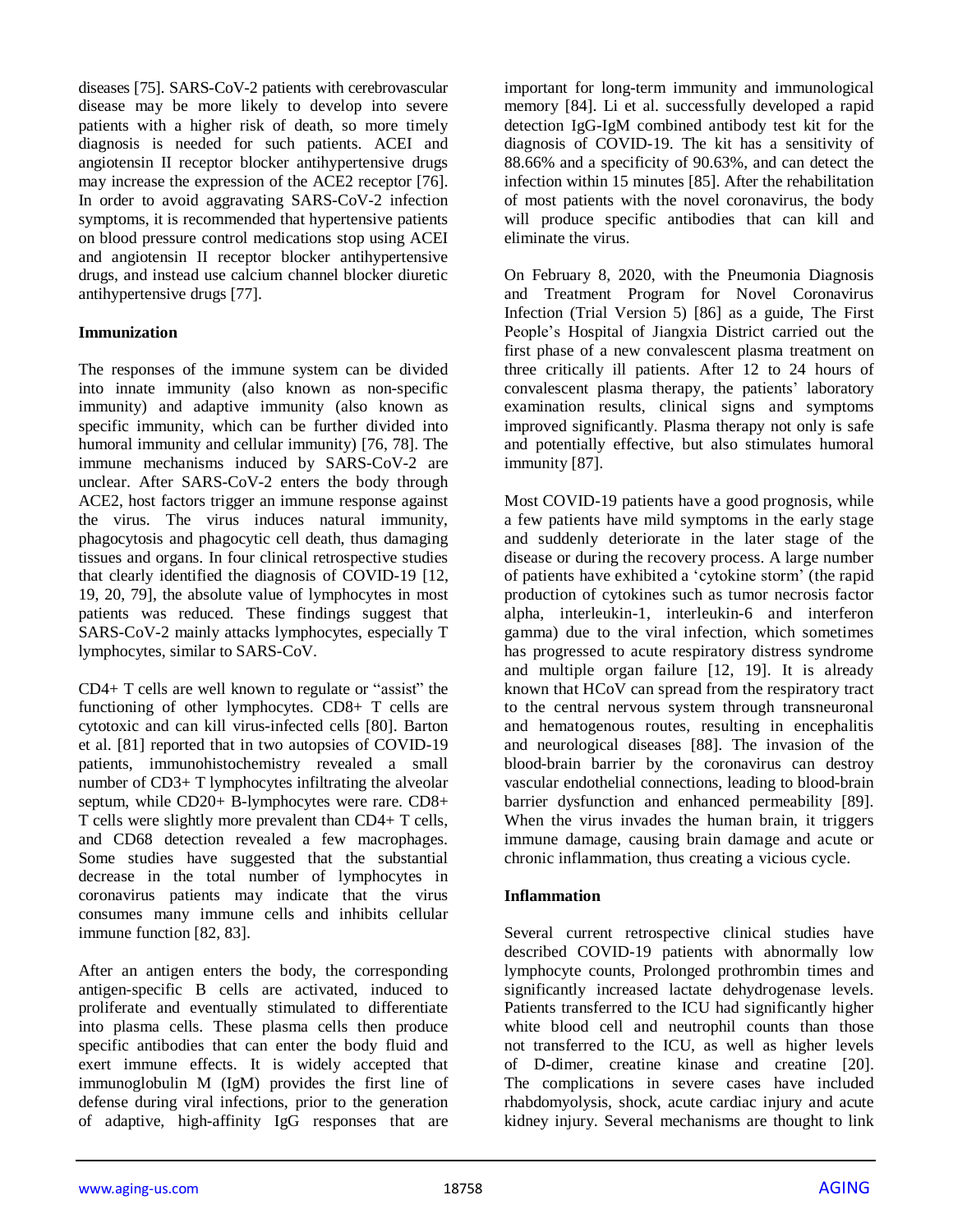infections with acute vascular events, including the release of proinflammatory cytokines, the disruption of atherosclerotic plaques, physiological changes in the heart rate and vasoconstriction [90]. The inflammatory response in severe pneumonia is not limited to lung tissue; rather, the systemic inflammatory response is activated, and its amplification cascade impairs the function of distant organs [57, 91].

## **Hypercoagulability**

Middle-aged and elderly patients account for the majority of COVID-19 patients (especially critically ill patients) with abnormally increased D-dimer levels, and such patients are more prone to embolic vascular events and cerebrovascular disease [20]. Umapathi et al. postulated that a hypercoagulable state predisposed a group of mainly critically ill SARS patients to large cerebral arterial thromboembolism [58]. Providers treating critically ill COVID-19 patients with underlying diseases such as hypertension, diabetes, cancer, etc. should be alert to the potential for hypercoagulability and regularly assess routine blood coagulation.

#### **Ethics statement**

Our research does not require an ethics statement.

### **CONCLUSIONS**

SARS-CoV-2 infection may involve the nervous system, and may cause diseases such as polyneuropathy, myopathy, cerebral infarction and central nervous system infections. Cerebral infarction is the second most common cause of death and the leading cause of adult disability worldwide. Patients with cerebrovascular diseases may face greater risks during infections, so it is necessary to strengthen protection to avoid infection, perform secondary prevention measures and monitor patients' symptoms and vital signs. During the period of high incidence of COVID-19, neurologists need to pay great attention to the treatment of patients, especially those whose first symptoms are neurological symptoms.

# **AUTHOR CONTRIBUTIONS**

Xiaojia Tang, Peipei Liu and Yingzhu Chen conceived and designed the research. Xiaojia Tan wrote the manuscript, and all authors contributed to manuscript revision, read and approved the submitted version.

# **ACKNOWLEDGMENTS**

The authors thank Professor Yingzhu Chen and Peipei Liu, M.D., Ph.D.

#### **CONFLICTS OF INTEREST**

No potential conflicts of interest were reported by the authors.

## **FUNDING**

This work was supported by the "Six Talent Peaks" project of Jiangsu Province (No. WSW-246), "333 Project" science program of Jiangsu Province (No. BRA2015187) and the "Thirteenth Five-Year" Special Fund for Science, Education and Health of Yangzhou (NO. LJRC20187).

## **REFERENCES**

1. Zhu N, Zhang D, Wang W, Li X, Yang B, Song J, Zhao X, Huang B, Shi W, Lu R, Niu P, Zhan F, Ma X, et al, and China Novel Coronavirus Investigating and Research Team. A novel coronavirus from patients with pneumonia in China, 2019. N Engl J Med. 2020; 382:727–33. <https://doi.org/10.1056/NEJMoa2001017>

PMID: 31978945

- 2. Coronaviridae Study Group of the International Committee on Taxonomy of Viruses. The species severe acute respiratory syndrome-related coronavirus: classifying 2019-nCoV and naming it SARS-CoV-2. Nat Microbiol. 2020; 5:536–44. <https://doi.org/10.1038/s41564-020-0695-z> PMI[D:32123347](https://pubmed.ncbi.nlm.nih.gov/32123347)
- 3. WHO Director-General's opening remarks at the media briefing on COVID-19 – March 11, 2020. [https://www.who.int/dg/speeches/detail/who](https://www.who.int/dg/speeches/detail/who-director-general-s-opening-remarks-at-the-media-briefing-on-covid-19---11-march-2020)[director-general-s-opening-remarks-at-the-media](https://www.who.int/dg/speeches/detail/who-director-general-s-opening-remarks-at-the-media-briefing-on-covid-19---11-march-2020)[briefing-on-covid-19---11-march-2020.](https://www.who.int/dg/speeches/detail/who-director-general-s-opening-remarks-at-the-media-briefing-on-covid-19---11-march-2020)
- 4. [https://www.who.int/docs/default-source/](https://www.who.int/docs/default-source/coronaviruse/situation-reports/20200507covid-19-sitrep-108.pdf?sfvrsn=44cc8ed8_2) [coronaviruse/situation-reports/20200507covid-19](https://www.who.int/docs/default-source/coronaviruse/situation-reports/20200507covid-19-sitrep-108.pdf?sfvrsn=44cc8ed8_2) [sitrep-108.pdf?sfvrsn=44cc8ed8\\_2.](https://www.who.int/docs/default-source/coronaviruse/situation-reports/20200507covid-19-sitrep-108.pdf?sfvrsn=44cc8ed8_2)
- 5. Guan WJ, Ni ZY, Hu Y, Liang WH, Ou CQ, He JX, Liu L, Shan H, Lei CL, Hui DSC, Du B, Li LJ, Zeng G, et al., and China Medical Treatment Expert Group for Covid-19. Clinical Characteristics of Coronavirus Disease 2019 in China. N Engl J Med. 2020; 382:1708–1720. <https://doi.org/10.1056/NEJMoa2002032>

PMI[D:32109013](https://pubmed.ncbi.nlm.nih.gov/32109013)

- 6. Sun P, Qie S, Liu Z, Ren J, Li K, Xi J. Clinical characteristics of 50 466 hospitalized patients with 2019‐nCoV infection. J MED VIROL. 2020. <https://doi.org/10.2139/ssrn.3539664>
- 7. Nanshan Z. SARS diagnosis and treatment protocol. Natl Med J China. 2003; 83.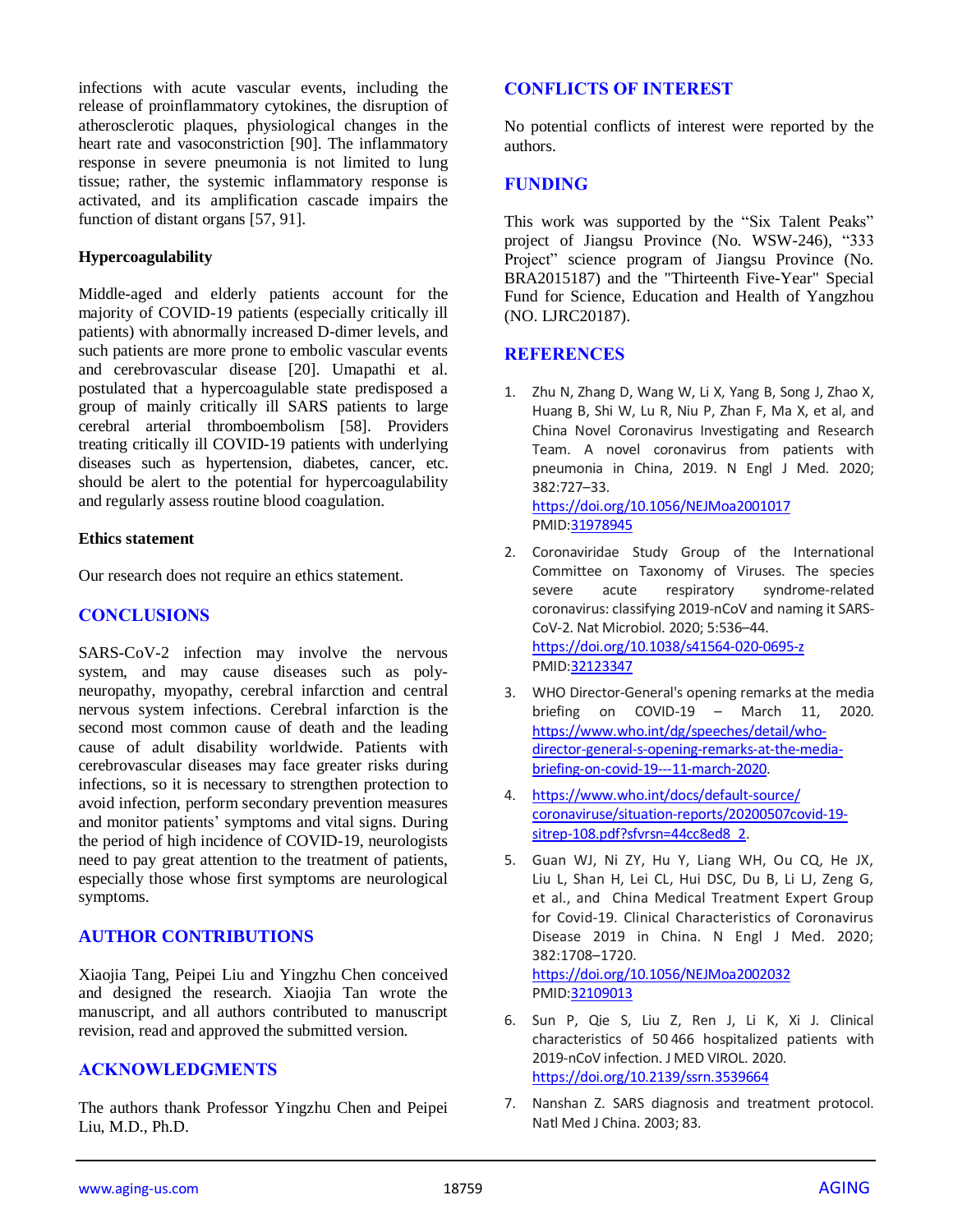- 8. Lei C, Fuchun Z. Clinical analysis of 260 cases of SARS in GuangZhou. J Infect Dis. 2003; 21.
- 9. Zhong N. Management and prevention of SARS in China. Philos Trans R Soc Lond B Biol Sci. 2004; 359:1115–16. <https://doi.org/10.1098/rstb.2004.1491> PMID[:15306397](https://pubmed.ncbi.nlm.nih.gov/15306397)
- 10. Desforges M, Le Coupanec A, Dubeau P, Bourgouin A, Lajoie L, Dubé M, Talbot PJ. Human coronaviruses and other respiratory viruses: underestimated opportunistic pathogens of the central nervous system? Viruses. 2019; 12:14. <https://doi.org/10.3390/v12010014> PMID[:31861926](https://pubmed.ncbi.nlm.nih.gov/31861926)
- 11. Tsai LK, Hsieh ST, Chang YC. Neurological manifestations in severe acute respiratory syndrome. Acta Neurol Taiwan. 2005; 14:113–19. PMID[:16252612](https://pubmed.ncbi.nlm.nih.gov/16252612)
- 12. Chen N, Zhou M, Dong X, Qu J, Gong F, Han Y, Qiu Y, Wang J, Liu Y, Wei Y, Xia J, Yu T, Zhang X, Zhang L. Epidemiological and clinical characteristics of 99 cases of 2019 novel coronavirus pneumonia in Wuhan, China: a descriptive study. Lancet. 2020; 395:507–13. [https://doi.org/10.1016/S0140-6736\(20\)30211-7](https://doi.org/10.1016/S0140-6736(20)30211-7)

PMID[:32007143](https://pubmed.ncbi.nlm.nih.gov/32007143)

- 13. Mao L, Jin H, Wang M, Hu Y, Chen S, He Q, Chang J, Hong C, Zhou Y, Wang D, Miao X, Li Y, Hu B. Neurologic manifestations of hospitalized patients with coronavirus disease 2019 in Wuhan, China. JAMA Neurol. 2020; 77:1–9. <https://doi.org/10.1001/jamaneurol.2020.1127> PMID[:32275288](https://pubmed.ncbi.nlm.nih.gov/32275288)
- 14. Corman VM, Lienau J, Witzenrath M. [Coronaviruses as the cause of respiratory infections]. Internist (Berl). 2019; 60:1136–45. <https://doi.org/10.1007/s00108-019-00671-5> PMID[:31455974](https://pubmed.ncbi.nlm.nih.gov/31455974)
- 15. Luk HK, Li X, Fung J, Lau SK, Woo PC. Molecular epidemiology, evolution and phylogeny of SARS coronavirus. Infect Genet Evol. 2019; 71:21–30. <https://doi.org/10.1016/j.meegid.2019.03.001> PMID[:30844511](https://pubmed.ncbi.nlm.nih.gov/30844511)
- 16. Nassar MS, Bakhrebah MA, Meo SA, Alsuabeyl MS, Zaher WA. Middle East Respiratory Syndrome Coronavirus (MERS-CoV) infection: epidemiology, pathogenesis and clinical characteristics. Eur Rev Med Pharmacol Sci. 2018; 22:4956–4961. [https://doi.org/10.26355/eurrev\\_201808\\_15635](https://doi.org/10.26355/eurrev_201808_15635) PMID[:30070331](https://pubmed.ncbi.nlm.nih.gov/30070331)
- 17. Zhou P, Yang XL, Wang XG, Hu B, Zhang L, Zhang W, Si HR, Zhu Y, Li B, Huang CL, Chen HD, Chen J, Luo Y, et al.

A pneumonia outbreak associated with a new coronavirus of probable bat origin. Nature. 2020; 579:270–73. <https://doi.org/10.1038/s41586-020-2012-7>

PMI[D:32015507](https://pubmed.ncbi.nlm.nih.gov/32015507)

- 18. Ameli J. Communicable diseases and outbreak control. Turk J Emerg Med. 2016 (Suppl 1); 15:20–26. <https://doi.org/10.5505/1304.7361.2015.19970> PMI[D:27437528](https://pubmed.ncbi.nlm.nih.gov/27437528)
- 19. Huang C, Wang Y, Li X, Ren L, Zhao J, Hu Y, Zhang L, Fan G, Xu J, Gu X, Cheng Z, Yu T, Xia J, et al. Clinical features of patients infected with 2019 novel coronavirus in Wuhan, China. Lancet. 2020; 395:497–506. [https://doi.org/10.1016/S0140-6736\(20\)30183-5](https://doi.org/10.1016/S0140-6736(20)30183-5) PMI[D:31986264](https://pubmed.ncbi.nlm.nih.gov/31986264)
- 20. Wang D, Hu B, Hu C, Zhu F, Liu X, Zhang J, Wang B, Xiang H, Cheng Z, Xiong Y, Zhao Y, Li Y, Wang X, Peng Z. Clinical characteristics of 138 hospitalized patients with 2019 novel coronavirus-infected pneumonia in Wuhan, China. JAMA. 2020; 323:1061–69. <https://doi.org/10.1001/jama.2020.1585> PMI[D:32031570](https://pubmed.ncbi.nlm.nih.gov/32031570)
- 21. Riou J, Althaus CL. Pattern of early human-to-human transmission of Wuhan 2019 novel coronavirus (2019 nCoV), December 2019 to January 2020. Euro Surveill. 2020; 25:2000058. [https://doi.org/10.2807/1560-](https://doi.org/10.2807/1560-7917.ES.2020.25.4.2000058) [7917.ES.2020.25.4.2000058](https://doi.org/10.2807/1560-7917.ES.2020.25.4.2000058) PMI[D:32019669](https://pubmed.ncbi.nlm.nih.gov/32019669)
- 22. National Health Commission of the People′s Republic of China. Diagnosis and treatment of the novel coronavirus pneumonia (Trial version 7) [D]. [http://www.nhc.gov.cn/yzygj/s7653p/202003/46c929](http://www.nhc.gov.cn/yzygj/s7653p/202003/46c9294a7dfe4cef80dc7f5912eb1989/files/ce3e6945832a438eaae415350a8ce964.pdf) [4a7dfe4cef80dc7f5912eb1989/files/ce3e6945832a438](http://www.nhc.gov.cn/yzygj/s7653p/202003/46c9294a7dfe4cef80dc7f5912eb1989/files/ce3e6945832a438eaae415350a8ce964.pdf) [eaae415350a8ce964.pdf.](http://www.nhc.gov.cn/yzygj/s7653p/202003/46c9294a7dfe4cef80dc7f5912eb1989/files/ce3e6945832a438eaae415350a8ce964.pdf) 2020.
- 23. Fathizadeh H, Maroufi P, Momen-Heravi M, Dao S, Köse Ş, Ganbarov K, Pagliano P, Esposito S, Kafil HS. Protection and disinfection policies against SARS-CoV-2 (COVID-19). Infez Med. 2020; 28:185–91. PMI[D:32275260](https://pubmed.ncbi.nlm.nih.gov/32275260)
- 24. Yang C, Ma QY, Zheng YH, Yang YX. [Transmission routes of 2019-novel coronavirus (2019-nCoV)]. Zhonghua Yu Fang Yi Xue Za Zhi. 2020; 54:374–77. [https://doi.org/10.3760/cma.j.cn112150-20200216-](https://doi.org/10.3760/cma.j.cn112150-20200216-0016) [0016](https://doi.org/10.3760/cma.j.cn112150-20200216-0016) PMI[D:32268644](https://pubmed.ncbi.nlm.nih.gov/32268644)
- 25. Li LY, Wu W, Chen S, Gu JW, Li XL, Song HJ, Du F, Wang G, Zhong CQ, Wang XY, Chen Y, Shah R, Yang HM, Cai Q. Digestive system involvement of novel coronavirus infection: prevention and control infection from a gastroenterology perspective. J Dig Dis. 2020; 21:199–204.

<https://doi.org/10.1111/1751-2980.12862> PMI[D:32267098](https://pubmed.ncbi.nlm.nih.gov/32267098)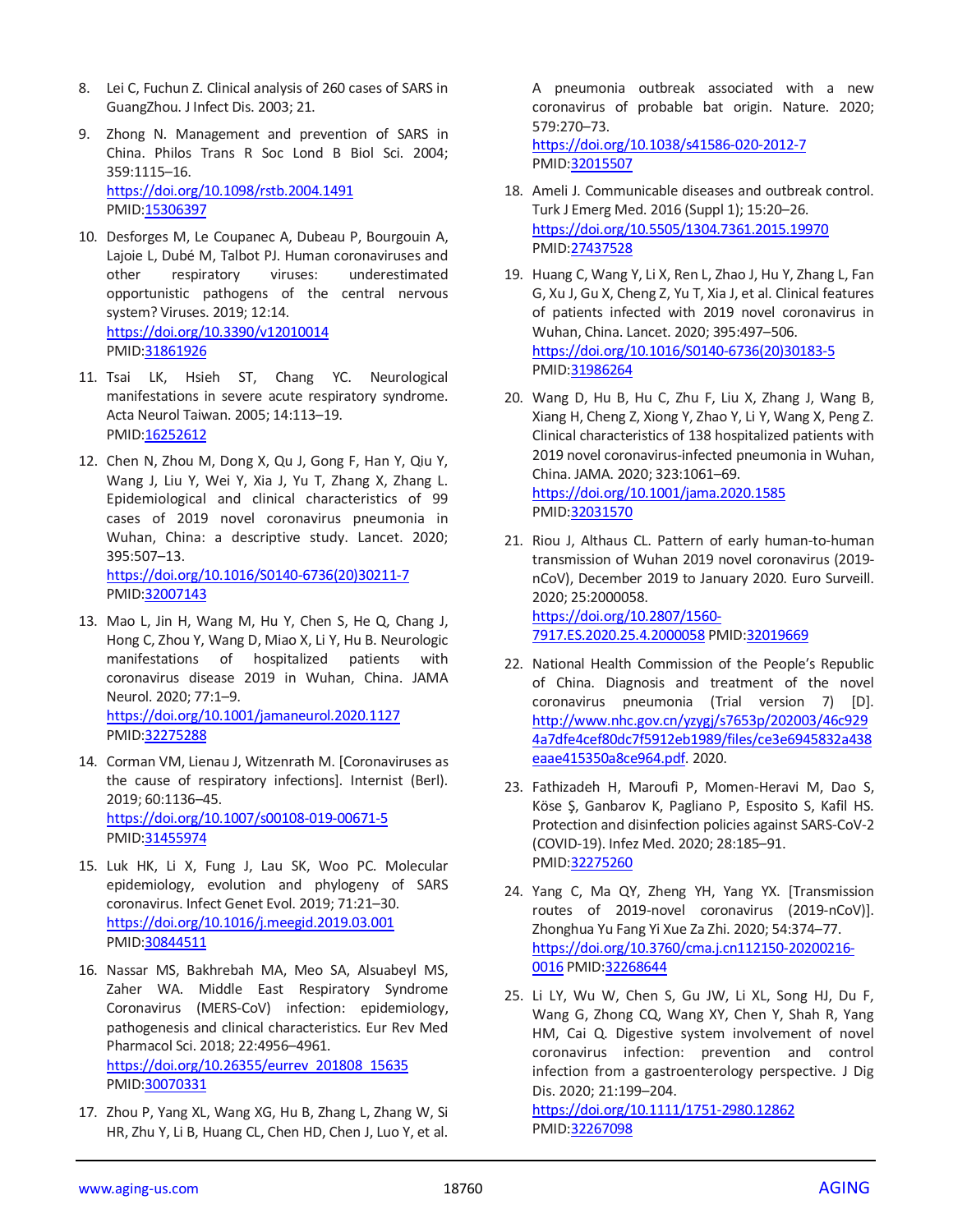- 26. Yeo C, Kaushal S, Yeo D. Enteric involvement of coronaviruses: is faecal-oral transmission of SARS-CoV-2 possible? Lancet Gastroenterol Hepatol. 2020; 5:335–37. [https://doi.org/10.1016/S2468-1253\(20\)30048-0](https://doi.org/10.1016/S2468-1253(20)30048-0) PMID[:32087098](https://pubmed.ncbi.nlm.nih.gov/32087098)
- 27. Zhu H, Wang L, Fang C, Peng S, Zhang L, Chang G, Xia S, Zhou W. Clinical analysis of 10 neonates born to mothers with 2019-nCoV pneumonia. Transl Pediatr. 2020; 9:51–60. <https://doi.org/10.21037/tp.2020.02.06> PMID[:32154135](https://pubmed.ncbi.nlm.nih.gov/32154135)
- 28. Yang Y, Lu Q, Liu M, Wang Y, Zhang A, Jalali N, Dean N, Longini I, Halloran ME, Xu B, Zhang X, Wang L, Liu W, Fang L. Epidemiological and clinical features of the 2019 novel coronavirus outbreak in China. bioRxiv. <https://doi.org/10.1101/2020.02.10.20021675>
- 29. Wrapp D, Wang N, Corbett KS, Goldsmith JA, Hsieh CL, Abiona O, Graham BS, McLellan JS. cryo-EM structure of the 2019-nCoV spike in the prefusion conformation. Science. 2020; 367:1260–63. <https://doi.org/10.1126/science.abb2507> PMID[:32075877](https://pubmed.ncbi.nlm.nih.gov/32075877)
- 30. Xu X, Chen P, Wang J, Feng J, Zhou H, Li X, Zhong W, Hao P. Evolution of the novel coronavirus from the ongoing Wuhan outbreak and modeling of its spike protein for risk of human transmission. Sci China Life Sci. 2020; 63:457–60. <https://doi.org/10.1007/s11427-020-1637-5> PMID[:32009228](https://pubmed.ncbi.nlm.nih.gov/32009228)
- 31. Special Expert Group for Control of the Epidemic of Novel Coronavirus Pneumonia of the Chinese Preventive Medicine Association. [An update on the epidemiological characteristics of novel coronavirus pneumonia (COVID-19)]. Zhonghua Liu Xing Bing Xue Za Zhi. 2020; 41:139–44. [https://doi.org/10.3760/cma.j.issn.0254-](https://doi.org/10.3760/cma.j.issn.0254-6450.2020.02.002)

[6450.2020.02.002](https://doi.org/10.3760/cma.j.issn.0254-6450.2020.02.002) PMID[:32057211](https://pubmed.ncbi.nlm.nih.gov/32057211)

- 32. Han G, Zhou YH. Possibly critical role of wearing masks in general population in controlling COVID-19. J Med Virol. 2020; 10:1002. <https://doi.org/10.1002/jmv.25886> PMI[D:32293711](https://pubmed.ncbi.nlm.nih.gov/32293711)
- 33. Lin YH, Liu CH, Chiu YC. Google searches for the keywords of "wash hands" predict the speed of national spread of COVID-19 outbreak among 21 countries. Brain Behav Immun. 2020; 87:30–32. <https://doi.org/10.1016/j.bbi.2020.04.020> PMID[:32283286](https://pubmed.ncbi.nlm.nih.gov/32283286)
- 34. Ma QX, Shan H, Zhang HL, Li GM, Yang RM, Chen JM. Potential utilities of mask-wearing and instant hand hygiene for fighting SARS-CoV-2. J Med Virol. 2020; 10:1002.

<https://doi.org/10.1002/jmv.25805> PMI[D:32232986](https://pubmed.ncbi.nlm.nih.gov/32232986)

- 35. Tsai LK, Hsieh ST, Chao CC, Chen YC, Lin YH, Chang SC, Chang YC. Neuromuscular disorders in severe acute respiratory syndrome. Arch Neurol. 2004; 61:1669–73. <https://doi.org/10.1001/archneur.61.11.1669> PMI[D:15534177](https://pubmed.ncbi.nlm.nih.gov/15534177)
- 36. Engel WK. Intravenous immunoglobulin G is remarkably beneficial in chronic immune dysschwannian/dysneuronal polyneuropathy, diabetes-2 neuropathy, and potentially in severe acute respiratory syndrome. Acta Myol. 2003; 22:97–103. PMI[D:15088499](https://pubmed.ncbi.nlm.nih.gov/15088499)
- 37. Zochodne DW. SARS, SIRS, and neurological disease. Arch Neurol. 2004; 61:1647–48. <https://doi.org/10.1001/archneur.61.11.1647> PMI[D:15534173](https://pubmed.ncbi.nlm.nih.gov/15534173)
- 38. Lau KK, Yu WC, Chu CM, Lau ST, Sheng B, Yuen KY. Possible central nervous system infection by SARS coronavirus. Emerg Infect Dis. 2004; 10:342–44. <https://doi.org/10.3201/eid1002.030638> PMI[D:15030709](https://pubmed.ncbi.nlm.nih.gov/15030709)
- 39. Sommer C, Geber C, Young P, Forst R, Birklein F, Schoser B. Polyneuropathies. Dtsch Arztebl Int. 2018; 115:83–90. <https://doi.org/10.3238/arztebl.2018.083> PMI[D:29478436](https://pubmed.ncbi.nlm.nih.gov/29478436)
- 40. Gwathmey KG, Pearson KT. Diagnosis and management of sensory polyneuropathy. BMJ. 2019; 365:l1108. <https://doi.org/10.1136/bmj.l1108> PMID[:31068323](https://pubmed.ncbi.nlm.nih.gov/31068323)
- 41. Zhao H, Shen D, Zhou H, Liu J, Chen S. Guillain-Barré syndrome associated with SARS-CoV-2 infection: causality or coincidence? Lancet Neurol. 2020; 19:383–84. [https://doi.org/10.1016/S1474-4422\(20\)30109-5](https://doi.org/10.1016/S1474-4422(20)30109-5) PMI[D:32246917](https://pubmed.ncbi.nlm.nih.gov/32246917)
- 42. Gutiérrez-Ortiz C, Méndez A, Rodrigo-Rey S, San Pedro-Murillo E, Bermejo-Guerrero L, Gordo-Mañas R, de Aragón-Gómez F, Benito-León J. Miller Fisher syndrome and polyneuritis cranialis in COVID-19. Neurology. 2020; 95:e601–05. <https://doi.org/10.1212/WNL.0000000000009619> PMI[D:32303650](https://pubmed.ncbi.nlm.nih.gov/32303650)
- 43. Li T, Lu H, Zhang W. Clinical observation and management of COVID-19 patients. Emerg Microbes Infect. 2020; 9:687–90. <https://doi.org/10.1080/22221751.2020.1741327> PMI[D:32208840](https://pubmed.ncbi.nlm.nih.gov/32208840)
- 44. Jin YH, Cai L, Cheng ZS, Cheng H, Deng T, Fan YP, Fang C, Huang D, Huang LQ, Huang Q, Han Y, Hu B, Hu F, et al, and for the Zhongnan Hospital of Wuhan University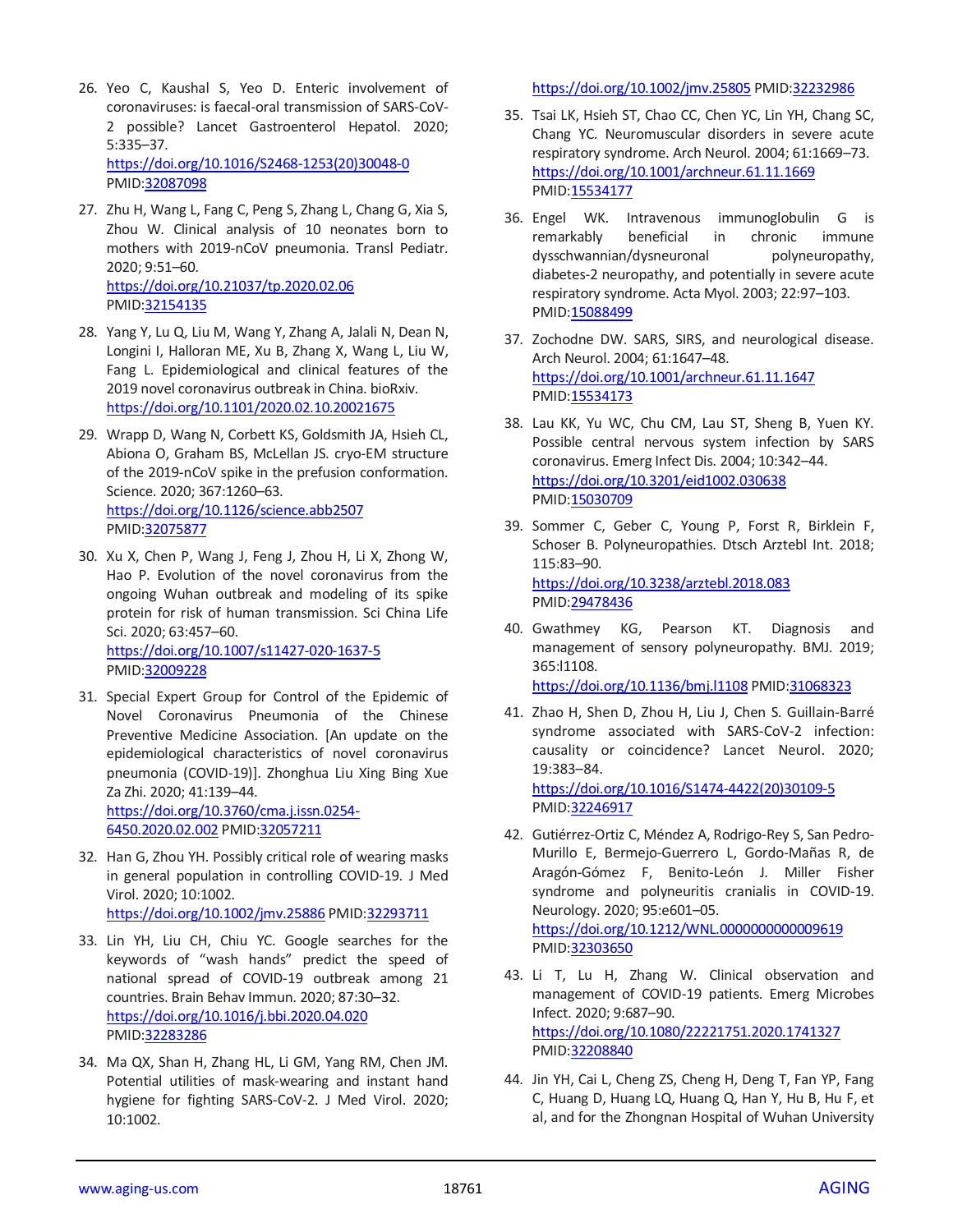Novel Coronavirus Management and Research Team, Evidence-Based Medicine Chapter of China International Exchange and Promotive Association for Medical and Health Care (CPAM). A rapid advice guideline for the diagnosis and treatment of 2019 novel coronavirus (2019-nCoV) infected pneumonia (standard version). Mil Med Res. 2020; 7:4. <https://doi.org/10.1186/s40779-020-0233-6> PMID[:32029004](https://pubmed.ncbi.nlm.nih.gov/32029004)

45. Witt NJ, Zochodne DW, Bolton CF, Grand'Maison F, Wells G, Young GB, Sibbald WJ. Peripheral nerve function in sepsis and multiple organ failure. Chest. 1991; 99:176–84. <https://doi.org/10.1378/chest.99.1.176> PMID[:1845860](https://pubmed.ncbi.nlm.nih.gov/1845860)

46. Intiso D. ICU-acquired weakness: should medical sovereignty belong to any specialist? Crit Care. 2018; 22:1. <https://doi.org/10.1186/s13054-017-1923-7>

PMID[:29301549](https://pubmed.ncbi.nlm.nih.gov/29301549)

- 47. Bird SJ. Diagnosis and management of critical illness polyneuropathy and critical illness myopathy. Curr Treat Options Neurol. 2007; 9:85–92. <https://doi.org/10.1007/s11940-007-0034-1> PMID[:17298769](https://pubmed.ncbi.nlm.nih.gov/17298769)
- 48. Nance JR, Mammen AL. Diagnostic evaluation of rhabdomyolysis. Muscle Nerve. 2015; 51:793–810. <https://doi.org/10.1002/mus.24606> PMID[:25678154](https://pubmed.ncbi.nlm.nih.gov/25678154)
- 49. Huerta-Alardín AL, Varon J, Marik PE. Bench-to-bedside review: rhabdomyolysis — an overview for clinicians. Crit Care. 2005; 9:158–69. <https://doi.org/10.1186/cc2978> PMID[:15774072](https://pubmed.ncbi.nlm.nih.gov/15774072)
- 50. Chen LL, Hsu CW, Tian YC, Fang JT. Rhabdomyolysis associated with acute renal failure in patients with severe acute respiratory syndrome. Int J Clin Pract. 2005; 59:1162–66. <https://doi.org/10.1111/j.1368-5031.2005.00540.x> PMID[:16178983](https://pubmed.ncbi.nlm.nih.gov/16178983)
- 51. Jin M, Tong Q. Rhabdomyolysis as potential late complication associated with COVID-19. Emerg Infect Dis. 2020; 26:1618–20. <https://doi.org/10.3201/eid2607.200445> PMID[:32197060](https://pubmed.ncbi.nlm.nih.gov/32197060)
- 52. Wang JL, Wang JT, Yu CJ, Chen YC, Hsueh PR, Hsiao CH, Kao CL, Chang SC, Yang PC. Rhabdomyolysis associated with probable SARS. Am J Med. 2003; 115:421–22. [https://doi.org/10.1016/s0002-9343\(03\)00448-0](https://doi.org/10.1016/s0002-9343(03)00448-0) PMID[:14553890](https://pubmed.ncbi.nlm.nih.gov/14553890)
- 53. Fröhlich G, Grawe A, Schmidt N, Roth R, Märker-Hermann E. [Difficult course of rhabdomyolysis in influenza A/H1N1]. Dtsch Med Wochenschr. 2013; 138:2351–54.

<https://doi.org/10.1055/s-0033-1349642> PMI[D:24193860](https://pubmed.ncbi.nlm.nih.gov/24193860)

54. Verdolin LD, Borner AR, Mussi H, Gismondi RA, Schau B, Ramos RC. [Rhabdomyolysis associated with dengue fever in a lupic patient]. Rev Bras Reumatol. 2014; 54:318–21.

<https://doi.org/10.1016/j.rbr.2013.02.003> PMI[D:25627228](https://pubmed.ncbi.nlm.nih.gov/25627228)

- 55. Shanmugam S, Seetharaman M. Viral rhabdomyolysis. South Med J. 2008; 101:1271–72. <https://doi.org/10.1097/SMJ.0b013e318183649a> PMI[D:19005459](https://pubmed.ncbi.nlm.nih.gov/19005459)
- 56. de Kanter CT, Keuter M, van der Lee MJ, Koopmans PP, Burger DM. Rhabdomyolysis in an HIV-infected patient with impaired renal function concomitantly treated with rosuvastatin and lopinavir/ritonavir. Antivir Ther. 2011; 16:435–37. <https://doi.org/10.3851/IMP1747>

PMI[D:21555828](https://pubmed.ncbi.nlm.nih.gov/21555828)

57. Warren-Gash C, Blackburn R, Whitaker H, McMenamin J, Hayward AC. Laboratory-confirmed respiratory infections as triggers for acute myocardial infarction and stroke: a self-controlled case series analysis of national linked datasets from Scotland. Eur Respir J. 2018; 51:1701794. <https://doi.org/10.1183/13993003.01794-2017>

PMI[D:29563170](https://pubmed.ncbi.nlm.nih.gov/29563170)

- 58. Umapathi T, Kor AC, Venketasubramanian N, Lim CC, Pang BC, Yeo TT, Lee CC, Lim PL, Ponnudurai K, Chuah KL, Tan PH, Tai DY, Ang SP. Large artery ischaemic stroke in severe acute respiratory syndrome (SARS). J Neurol. 2004; 251:1227–31. <https://doi.org/10.1007/s00415-004-0519-8> PMI[D:15503102](https://pubmed.ncbi.nlm.nih.gov/15503102)
- 59. Bohmwald K, Gálvez NM, Ríos M, Kalergis AM. Neurologic alterations due to respiratory virus infections. Front Cell Neurosci. 2018; 12:386. <https://doi.org/10.3389/fncel.2018.00386> PMI[D:30416428](https://pubmed.ncbi.nlm.nih.gov/30416428)
- 60. Moriguchi T, Harii N, Goto J, Harada D, Sugawara H, Takamino J, Ueno M, Sakata H, Kondo K, Myose N, Nakao A, Takeda M, Haro H, et al. A first case of meningitis/encephalitis associated with SARScoronavirus-2. Int J Infect Dis. 2020; 94:55–58. <https://doi.org/10.1016/j.ijid.2020.03.062> PMI[D:32251791](https://pubmed.ncbi.nlm.nih.gov/32251791)
- 61. Zhao K, Huang J, Dai D, Feng Y, Liu L, Nie S. Acute myelitis after SARS-CoV-2 infection\_ a case report. medRxiv preprint. 2020. <https://doi.org/10.1101/2020.03.16.20035105>
- 62. Burks JS, DeVald BL, Jankovsky LD, Gerdes JC. Two coronaviruses isolated from central nervous system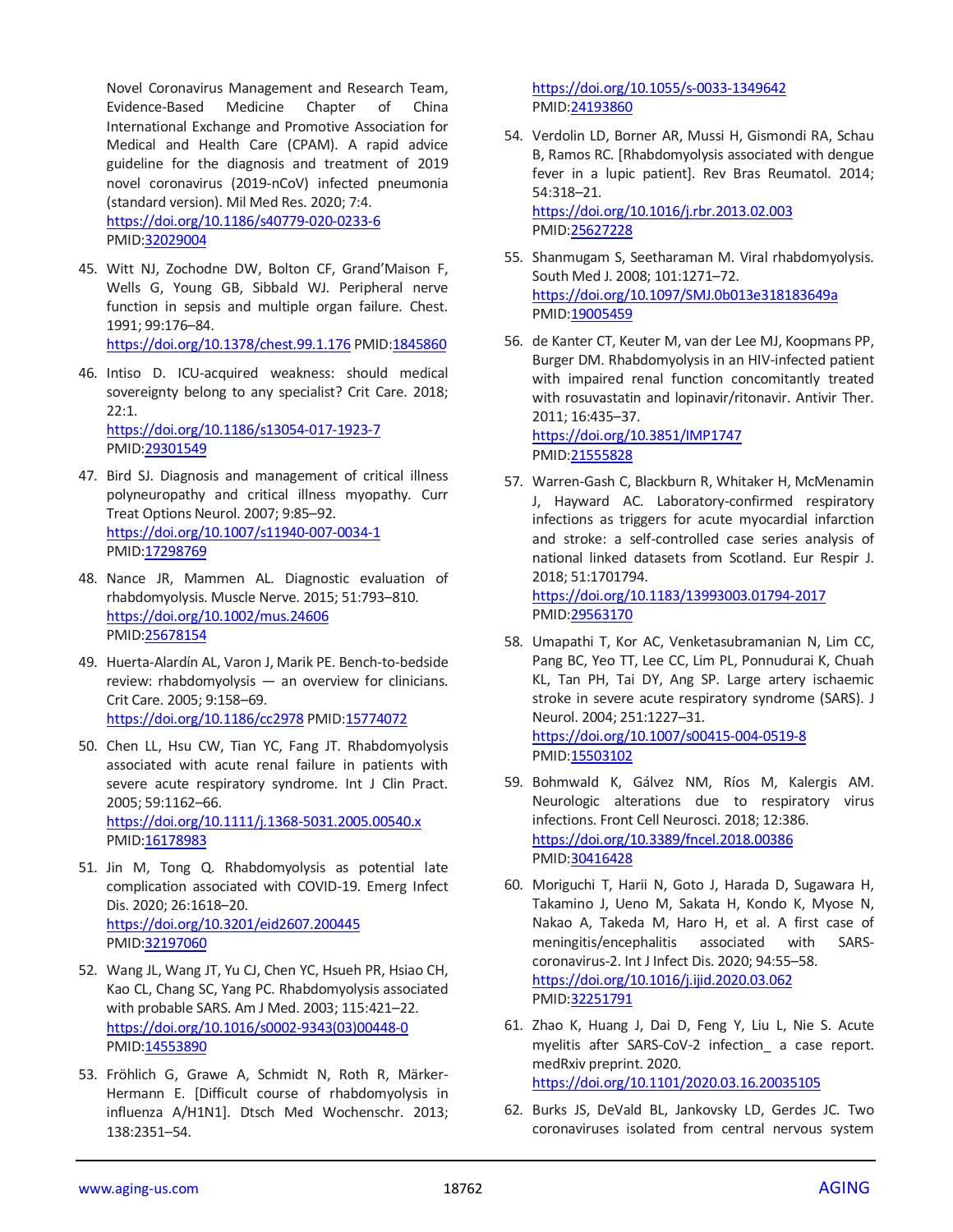tissue of two multiple sclerosis patients. Science. 1980; 209:933–34.

<https://doi.org/10.1126/science.7403860> PMID[:7403860](https://pubmed.ncbi.nlm.nih.gov/7403860)

- 63. Xu J, Zhong S, Liu J, Li L, Li Y, Wu X, Li Z, Deng P, Zhang J, Zhong N, Ding Y, Jiang Y. Detection of severe acute respiratory syndrome coronavirus in the brain: potential role of the chemokine mig in pathogenesis. Clin Infect Dis. 2005; 41:1089–96. <https://doi.org/10.1086/444461> PMID[:16163626](https://pubmed.ncbi.nlm.nih.gov/16163626)
- 64. Chan JW, Bell KE. Global cerebral anoxia. Can J Neurol Sci. 2002; 29:88–90. <https://doi.org/10.1017/s0317167100001797> PMID[:11858543](https://pubmed.ncbi.nlm.nih.gov/11858543)
- 65. Nathaniel TI, Williams-Hernandez A, Hunter AL, Liddy C, Peffley DM, Umesiri FE, Imeh-Nathaniel A. Tissue hypoxia during ischemic stroke: adaptive clues from hypoxia-tolerant animal models. Brain Res Bull. 2015; 114:1–12. <https://doi.org/10.1016/j.brainresbull.2015.02.006>

PMID[:25738761](https://pubmed.ncbi.nlm.nih.gov/25738761)

- 66. Koehler U, Cassel W, Hildebrandt O, Kesper K, Kianinejad P, Nell C, Mayer G, Ohl G. [Obstructive sleep apnea in neurological diseases: specially as a risk factor for stroke]. Nervenarzt. 2014; 85:35–42. <https://doi.org/10.1007/s00115-013-3890-9> PMID[:24362594](https://pubmed.ncbi.nlm.nih.gov/24362594)
- 67. Losurdo A, Brunetti V, Broccolini A, Caliandro P, Frisullo G, Morosetti R, Pilato F, Profice P, Giannantoni NM, Sacchetti ML, Testani E, Vollono C, Della Marca G. Dysphagia and obstructive sleep apnea in acute, firstever, ischemic stroke. J Stroke Cerebrovasc Dis. 2018; 27:539–46. [https://doi.org/10.1016/j.jstrokecerebrovasdis.2017.0](https://doi.org/10.1016/j.jstrokecerebrovasdis.2017.09.051)

[9.051](https://doi.org/10.1016/j.jstrokecerebrovasdis.2017.09.051) PMID[:29074066](https://pubmed.ncbi.nlm.nih.gov/29074066)

- 68. Shereen MA, Khan S, Kazmi A, Bashir N, Siddique R. COVID-19 infection: origin, transmission, and characteristics of human coronaviruses. J Adv Res. 2020; 24:91–98. <https://doi.org/10.1016/j.jare.2020.03.005> PMID[:32257431](https://pubmed.ncbi.nlm.nih.gov/32257431)
- 69. Wang B, Li R, Lu Z, Huang Y. Does comorbidity increase the risk of patients with COVID-19: evidence from meta-analysis. Aging (Albany NY). 2020; 12:6049–57. <https://doi.org/10.18632/aging.103000> PMID[:32267833](https://pubmed.ncbi.nlm.nih.gov/32267833)
- 70. Kuhn JH, Li W, Choe H, Farzan M. Angiotensinconverting enzyme 2: a functional receptor for SARS coronavirus. Cell Mol Life Sci. 2004; 61:2738–43. <https://doi.org/10.1007/s00018-004-4242-5> PMID[:15549175](https://pubmed.ncbi.nlm.nih.gov/15549175)

71. Zhou P, Yang XL, Wang XG, Hu B, Zhang L, Zhang W, Si HR, Zhu Y, Li B, Huang CH, Chen HD, Chen J, Luo Y, et al. Discovery of a novel coronavirus associated with the recent pneumonia outbreak in humans and its potential bat origin. bioRxiv. 2020.

<https://doi.org/10.1101/2020.01.22.914952>

- 72. Wang Z, Xu X. scRNA-seq profiling of human testes reveals the presence of the ACE2 receptor, a target for SARS-CoV-2 infection in spermatogonia, leydig and sertoli cells. Cells. 2020; 9:920. <https://doi.org/10.3390/cells9040920> PMI[D:32283711](https://pubmed.ncbi.nlm.nih.gov/32283711)
- 73. Tian Y, Rong L, Nian W, He Y. Review article: gastrointestinal features in COVID-19 and the possibility of faecal transmission. Aliment Pharmacol Ther. 2020; 51:843–51. <https://doi.org/10.1111/apt.15731> PMI[D:32222988](https://pubmed.ncbi.nlm.nih.gov/32222988)
- 74. Touyz RM, Li H, Delles C. ACE2 the janus-faced protein from cardiovascular protection to severe acute respiratory syndrome-coronavirus and COVID-19. Clin Sci (Lond). 2020; 134:747–50. <https://doi.org/10.1042/CS20200363> PMID[:32255491](https://pubmed.ncbi.nlm.nih.gov/32255491)
- 75. Santos RA, Sampaio WO, Alzamora AC, Motta-Santos D, Alenina N, Bader M, Campagnole-Santos MJ. The ACE2/Angiotensin-(1-7)/MAS axis of the reninangiotensin system: focus on angiotensin-(1-7). Physiol Rev. 2018; 98:505–53. <https://doi.org/10.1152/physrev.00023.2016>
- 76. Brodin P. Powerful populations respond to viruses and vaccines. Immunity. 2015; 43:1035–37. <https://doi.org/10.1016/j.immuni.2015.11.018> PMI[D:26682979](https://pubmed.ncbi.nlm.nih.gov/26682979)

PMI[D:29351514](https://pubmed.ncbi.nlm.nih.gov/29351514)

- 77. Expert consensus on the prevention and control of novel coronavirus infections in neurology (first edition). 2020[. http://www.cnstroke.com/](http://www.cnstroke.com/)
- 78. Brodin P, Davis MM. Human immune system variation. Nat Rev Immunol. 2017; 17:21–29. <https://doi.org/10.1038/nri.2016.125> PMI[D:27916977](https://pubmed.ncbi.nlm.nih.gov/27916977)
- 79. Guan WJ, Ni ZY, Hu Y, Liang WH, Ou CQ, He JX, Liu L, Shan H, Lei CL, Hui DS, Du B, Li LJ, Zeng G, et al. Clinical characteristics of 2019 novel coronavirus infection in China. medRxiv.

<https://doi.org/10.1101/2020.02.06.20020974>

- 80. Cecere TE, Todd SM, Leroith T. Regulatory T cells in arterivirus and coronavirus infections: do they protect against disease or enhance it? Viruses. 2012; 4:833–46. <https://doi.org/10.3390/v4050833> PMI[D:22754651](https://pubmed.ncbi.nlm.nih.gov/22754651)
- 81. Pérez CA. Looking ahead: The risk of neurologic complications due to COVID-19. Neurol Clin Pract. 2020: 10:371-74.